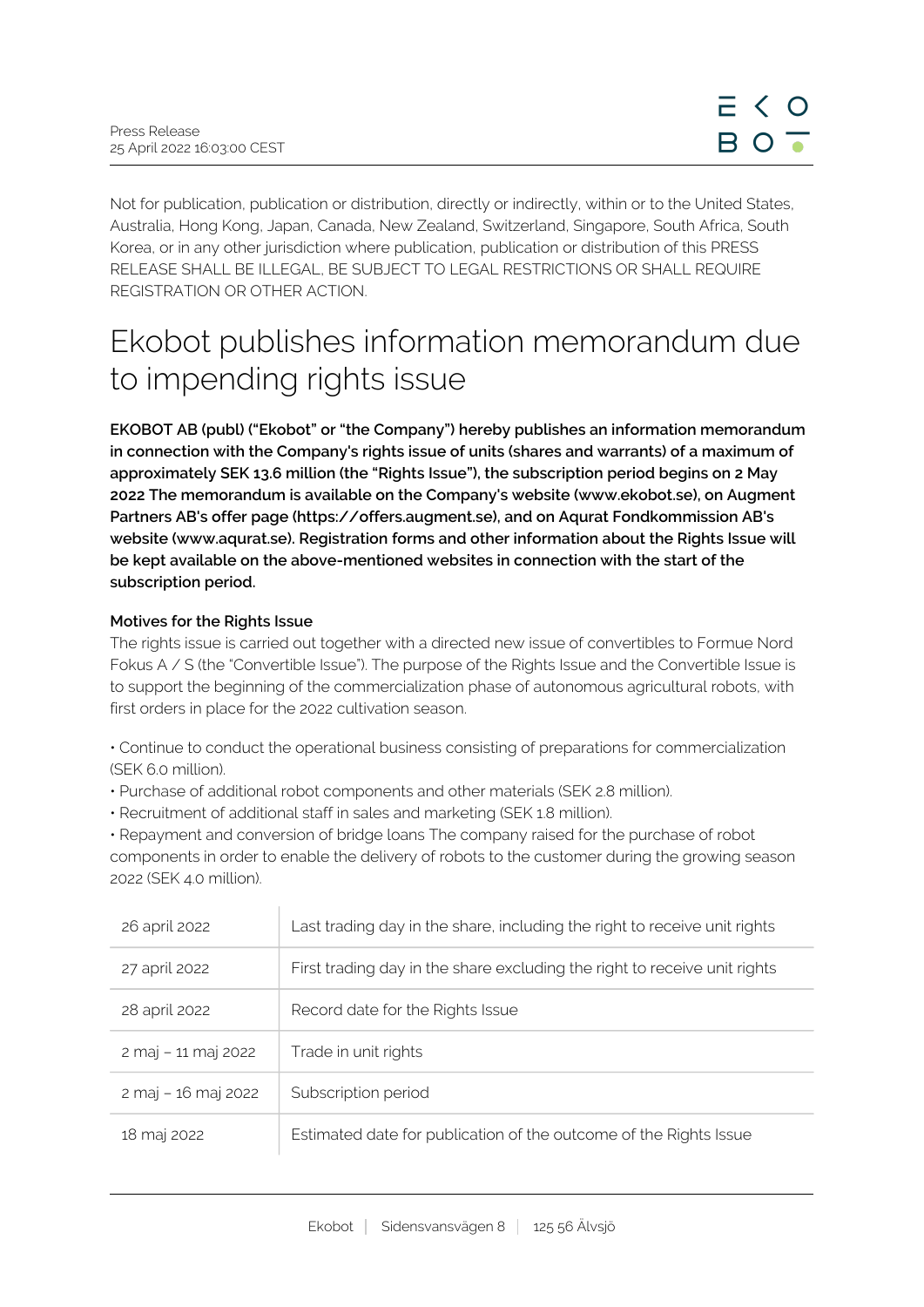## **Advisor**

Augment Partners AB is the financial advisor and Eversheds Sutherland Advokatbyrå AB is the legal advisor in connection with the Rights Issue.

## **IMPORTANT INFORMATION**

THIS PRESS RELEASE DOES NOT CONSTITUTE AN OFFER TO SELL OR AN INVITATION CONCERNING AN OFFER TO ACQUIRE OR SUBSCRIB THE SECURITIES ISSUED BY THE COMPANY IN ANY KIND OF ANY JURISDICTION. In a Member State in the European Economic Area ("EEA"), securities referred to in this press release may only be offered in accordance with applicable exceptions in the Regulation (EU) 2017/1129 of the European Parliament and of the Council of 14 June 2017 ("Prospectus Regulation"). INVITATION TO INTERESTED PERSONS TO SUBSCRIBE SHARES IN THE COMPANY WILL ONLY BE DONE THROUGH THE INFORMATION MEMORANDUM THE COMPANY PLANS TO PUBLISH BEFORE THE PERFORMANCE ISSUE.

THIS PRESS RELEASE DOES NOT CONSTITUTE AN OFFER OR INVITATION CONCERNING THE ACQUISITION OR SUBSCRIPTION OF SECURITIES IN THE UNITED STATES. THE SECURITIES REFERRED TO HEREIN MAY NOT BE SOLD IN THE UNITED STATES WITHOUT REGISTRATION, OR WITHOUT THE APPLICATION OF AN EXEMPTION FROM REGISTRATION, ACCORDING TO THE USSI SECURITIES ACT FROM 1933 ("SECURITIES ACT"), AND MAY NOT BE OFFERED OR SOLD IN THE UNITED STATES WITHOUT REGISTRATION, COVERED BY AN EXEMPTION FROM, OR IN A TRANSACTION WHICH IS NOT COVERED BY ACCOUNT OF ACCOUNT. THERE IS NO INTENT TO REGISTER ANY SECURITIES MENTIONED HEREIN IN THE UNITED STATES OR TO SUBMIT A PUBLIC OFFER REGARDING SUCH SECURITIES IN THE UNITED STATES. The information in this press release may not be published, published, copied, reproduced or distributed, directly or indirectly, in whole or in part, in or to the United States, Australia, Hong Kong, Japan, Canada, New Zealand, Switzerland, Singapore, South Africa, South Korea or any Other jurisdiction in which such publication, publication or distribution of this information would be in violation of the applicable rules or where such a measure is subject to legal restrictions or would require additional registration or measures other than what follows from Swedish law. ACTIONS IN VIOLATION OF THIS INSTRUCTION MAY BREACH APPLICABLE SECURITIES LEGISLATION.

TO THE EXTENT THIS PRESS RELEASE CONTAINS FUTURE STATEMENTS, SUCH STATEMENTS DO NOT REPRESENT FACTS AND ARE CHARACTERIZED BY WORDS THAT "SHOULD", "" EXPECT "," ARE EXPECTED "," EXPECTED ". SUCH STATEMENTS EXPRESS EKOBOT'S INTENTIONS, OPINIONS OR CURRENT EXPECTATIONS OR ASSUMPTIONS. SUCH FUTURE STATEMENTS ARE BASED ON CURRENT PLANS, ESTIMATES AND FORECASTS WHICH EKOBOT HAS MADE TO THE BEST PERFORMANCE BUT WHICH EKOBOT DOES NOT CLAIM WILL BE. FUTURE STATEMENTS ARE COMBINED WITH RISKS AND UNCERTAINTIES THAT ARE DIFFICULT TO PREDICT AND IN GENERAL CANNOT BE AFFECTED BY EKOBOT. IT SHOULD BE KEEPED IN MIND THAT ACTUAL EVENTS OR OUTCOMES MAY SIGNIFICANTLY DIFFERENT FROM WHAT IS COVERED BY, OR EXPRESSED FOR, IN SUCH PRELIMINARY STATEMENTS.